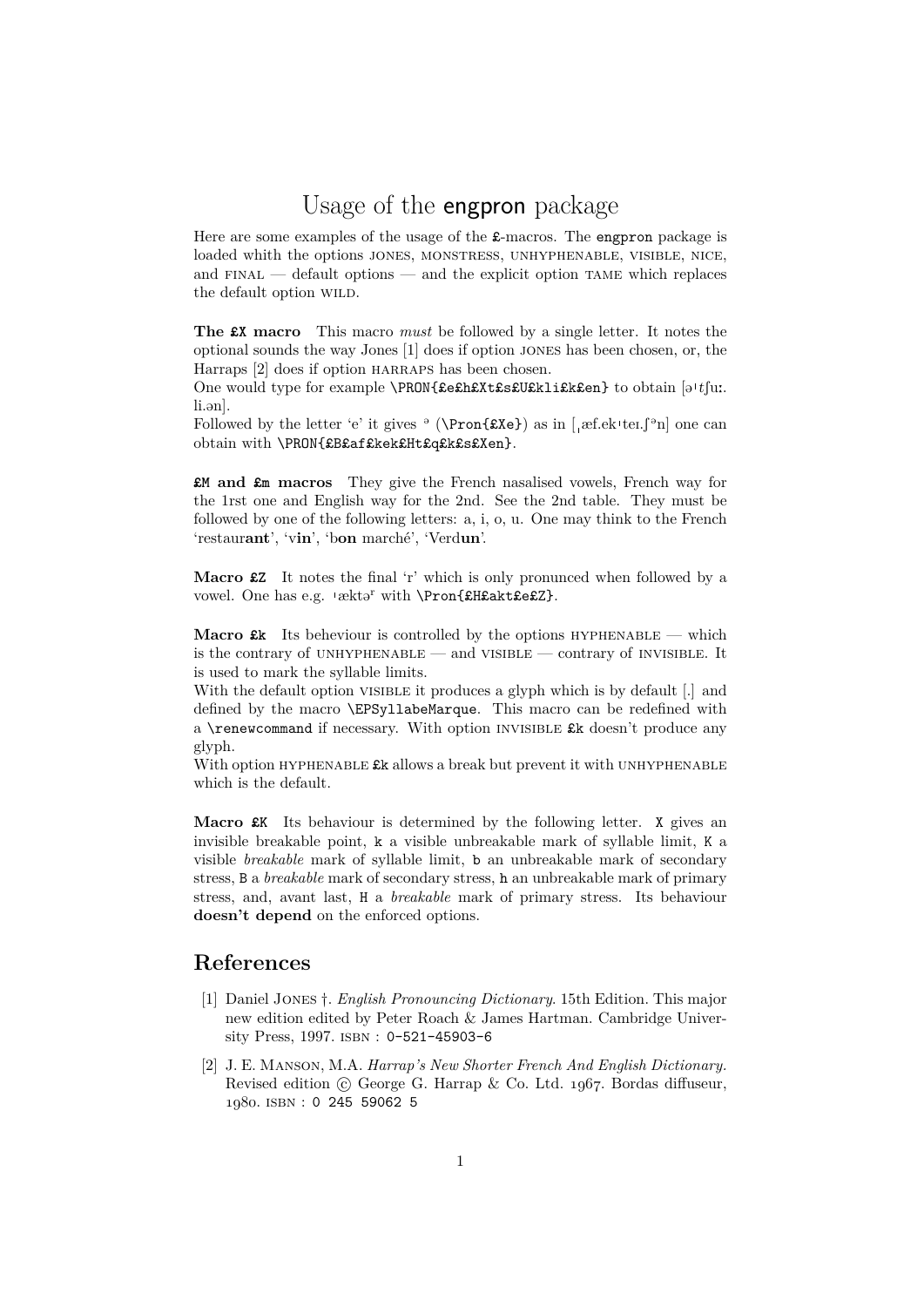| The macros in alphabetic order                |              |             |               |    |                |    |               |             |                     |  |  |
|-----------------------------------------------|--------------|-------------|---------------|----|----------------|----|---------------|-------------|---------------------|--|--|
| The star refers to the preceding explanations |              |             |               |    |                |    |               |             |                     |  |  |
| £a                                            | æ            | £b          |               | £c | $\overline{O}$ | £d | $\mathrm{d}z$ | £e          | $\Theta$            |  |  |
| £f                                            | $\theta$     | $g_{\rm g}$ |               | £h |                | £i | T             | £j          | 3                   |  |  |
| £k                                            | $\ast$       | £l          |               | £m | $\ast$         | £n | ŋ             | £o          | Ŋ                   |  |  |
| $\mathfrak{sp}$                               | aı           | £q          | $_{\rm eI}$   | £r | Ю              | £s | $\int$        | £t          | tf                  |  |  |
| £u                                            | Ω            | £v          | $\Lambda$     | £w | θÛ             | £x | 3             | $\pounds y$ | $\partial^{\iota}$  |  |  |
| £z                                            | ð            |             |               |    |                |    |               |             |                     |  |  |
| £A                                            | $\alpha$     | £B          |               | £C | $\alpha$       | £D |               | £E          | 31                  |  |  |
| £F                                            |              | £G          |               | £H | $\mathbf{I}$   | £I | iː            | £J          |                     |  |  |
| £K                                            | $\ast$       | £L          | $\frac{1}{2}$ | £M | $\ast$         | £N | <b>ng</b>     | £O          | $\overline{\rm 30}$ |  |  |
| £P                                            | $e_{\theta}$ | £Q          | IЭ            | £R | σĐ             | £S |               | £T          | ţ                   |  |  |
| £U                                            | uː           | £V          | <b>OU</b>     | £W | aυ             | £X | $\ast$        | £Y          |                     |  |  |
| £Z                                            | r            |             |               |    |                |    |               |             |                     |  |  |